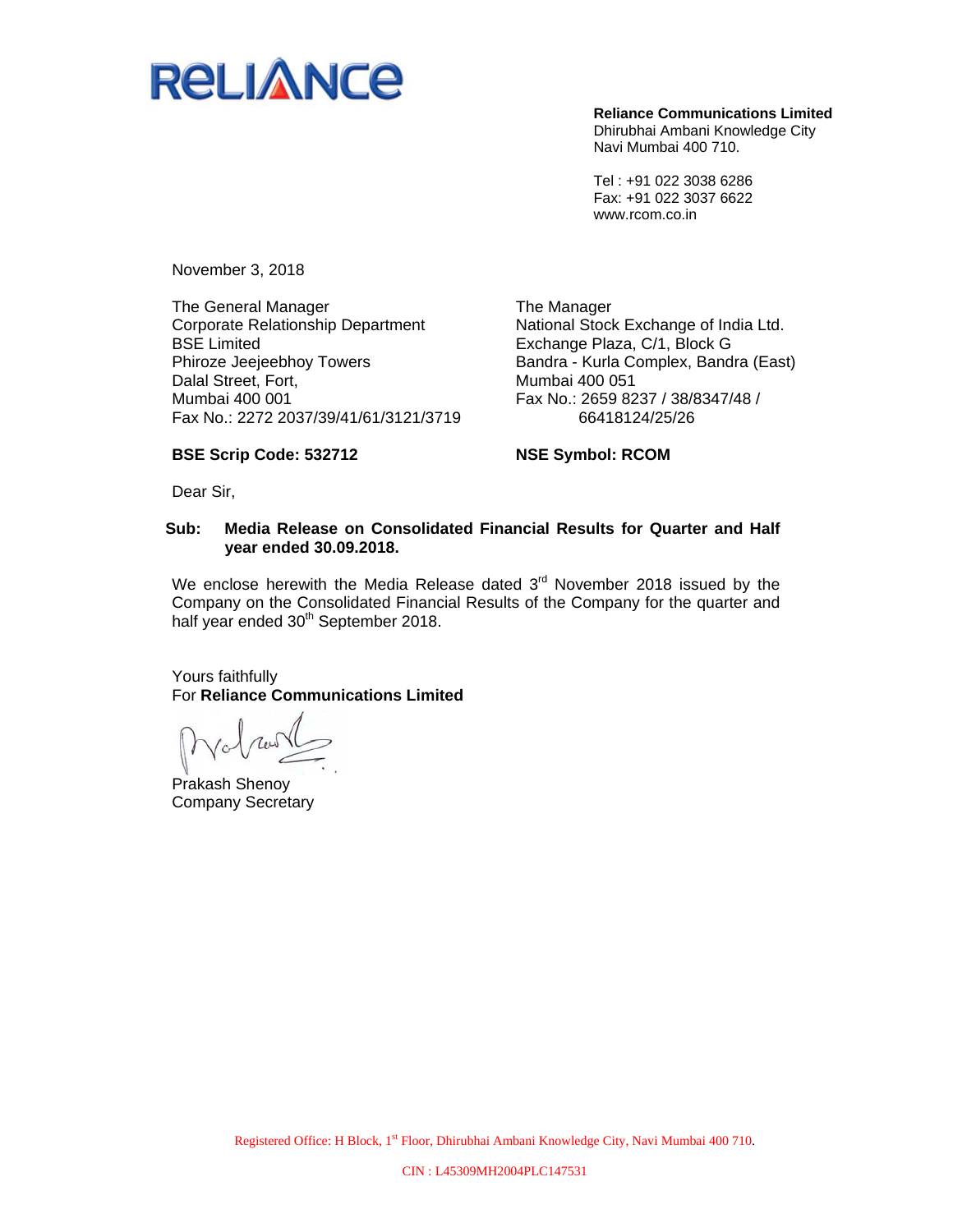

### **RELIANCE COMMUNICATIONS LTD (RCOM) ANNOUNCES CONSOLIDATED FINANCIAL RESULTS FOR THE QUARTER AND HALF YEAR ENDED SEPTEMBER 30, 2018**

## RCOM's REVENUES FOR ITS CONTINUING BUSINESSES FOR Q2, 2018 RS. 1,014 **CRORE AS AGAINST TRAILING QUARTER REVENUES OF RS. 1,008 CRORE**

# **RCOM's EBITDA FOR ITS CONTINUING BUSINESSES FOR Q2, 2018 RS. 139 CRORE** AS AGAINST TRAILING QUARTER EBITDA OF RS. 136 CRORE

# **RCOM's NET LOSS FOR ITS CONTINUING BUSINESSES ON COMPARABLE BASIS** FOR Q2, 2018 RS.125 CRORE AS AGAINST TRAILING QUARTER NET LOSS OF RS. **110 CRORE**

# CONFIDENT OF CLOSING THE RESOLUTION OF DEBT IN **CURRENT FISCAL YEAR AS PLANNED**

Mumbai, November 03, 2018: Reliance Communications Limited (RCOM) today announced its consolidated financial results for the quarter and half year ended September 30, 2018.

RCOM's business portfolio comprises Business to Business (B2B) businesses namely Global and Indian enterprise, internet data centres (IDC), global submarine cable network and international long distance voice with ~40,000 Global and Indian customers

RCOM's consolidated revenues for half year ended 30<sup>th</sup> September 2018 is Rs.2,022 crore and EBITDA of Rs. 275 crore. The EBITDA margin was at 13.6%. Indian operations' revenues and EBITDA stood at Rs. 918 crore and Rs.35 crore respectively; while Global business contributed revenues and EBITDA of Rs.1,291 crore and Rs.240 crore respectively.

RCOM's consolidated revenues for quarter ended 30<sup>th</sup> September 2018 is of Rs. 1,014 crore and EBITDA of Rs. 139 crore. The EBITDA margin was at 13.70 %. Indian operations' revenues and EBITDA stood at Rs. 436 crore and Rs.14 crore respectively; while Global business contributed revenues and EBITDA of Rs. 661 crore and Rs.125 crore respectively.

RCOM reported losses related to discontinued businesses of Rs.165 crore for the quarter as compared to Rs.233 crore for the trailing quarter.